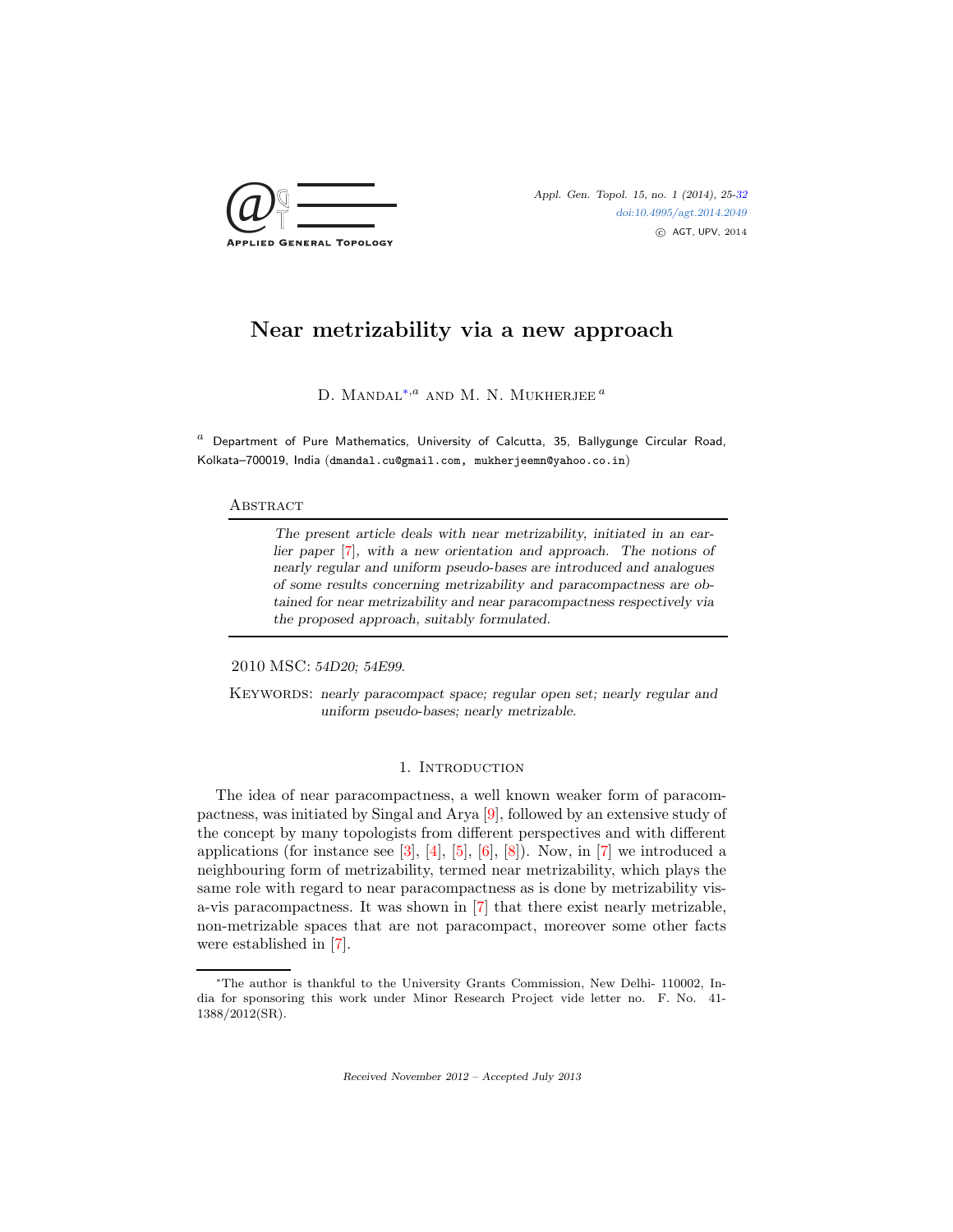The intent of the present article is to do a further study of nearly mertizable spaces from an altogether new approach. The notion of pseudo-base was introduced and studied in [\[7\]](#page-7-1), and here, we define regular and uniform pseudo-bases, and ultimately achieve analogues of two well known results on metrizability in our setting.

At the outset we recall a few definitions which may be found in [\[1,](#page-7-8) [2\]](#page-7-9). A base B for a topological space X is called regular if for each  $x \in X$  and any neighbourhood U of x, there exists a neighbourhood O of x such that the set of all members of B that meet both O and  $X \setminus U$ , is finite; and a base B is called a uniform base if for each  $x \in X$  and every neighbourhood U of x, the set of all members of B that contain x and meet  $X \setminus U$ , is finite. It is clear that every regular base is a uniform base. The next two metrization theorems are known (see  $[1, 2]$  $[1, 2]$ ), which have been formulated in terms of the above special base.

## Theorem 1.1.

(a). A  $T_3$ -paracompact space X with a uniform base  $\mathcal B$  is metrizable.

(b). Every  $T_1$ -space X with a regular base  $\mathcal B$  is metrizable.

As already proposed, our principal aim in this paper is to achieve analogous versions of the results in Theorem 1.1 for near metrizability with accessories formulated suitably.

In what follows, by a space  $X$  we shall mean a topological space  $X$  endowed with a topology  $\tau$ (say). The notations 'clA', 'intA' and '|A|' will respectively stand for the closure, interior and cardinality of a set  $A$  of a space  $X$ . A set  $A(\subseteq X)$  is called regular open if  $A = intclA$ , and the complement of a regular open set is called regular closed. The set of all regular open (resp. closed) sets of a space X will be denoted by  $RO(X)(resp. RC(X))$ . We shall sometimes write  $A^*$  for *intclA* for a subset A of X and  $C^* = \{A^*: A \in \mathcal{C}\}$ , for any open cover  $\mathcal C$  of a space  $X$ .

Singal and Arya formulated the following definitions which are quite well known by now.

**Definition 1.2** ([\[10\]](#page-7-10)). A topological space X is called nearly paracompact if every regular open cover of X has a locally finite open refinement.

**Definition 1.3** ([\[9\]](#page-7-2)). A topological space X is said to be almost regular, if for any regular closed set A and any  $x \in X \setminus A$ , there exist disjoint open sets U and V in X such that  $x \in U$  and  $A \subseteq V$ .

#### 2. Main results

We start by recalling a few definitions from [\[7\]](#page-7-1) as follows:

**Definition 2.1.** If  $X$  and  $Y$  are two topological spaces, then a continuous, injective map  $f: X \to Y$  is called a pseudo-embedding of X into Y, if for any  $A \in RO(X)$ ,  $f(A)$  is open.

If there is a pseudo-embedding  $f$  of  $X$  into  $Y$ , then we say that  $X$  is pseudoembeddable in Y. If a pseudo-embedding  $f : X \to Y$  is surjective, we say that f is a pseudo-embedding of  $X$  onto  $Y$ .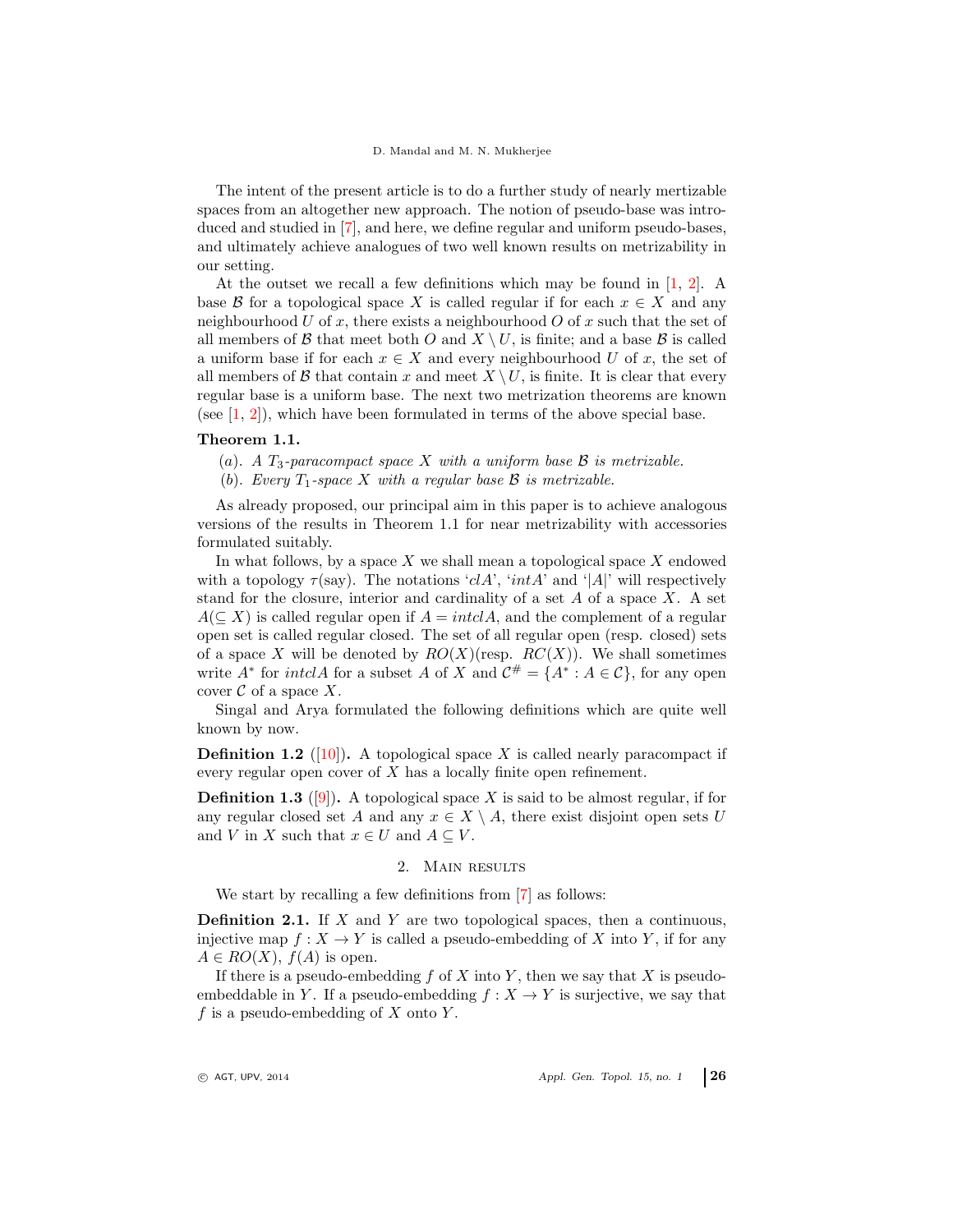#### Near metrizability

It is known [\[7\]](#page-7-1) that every embedding is a pseudo-embedding; but the converse is false.

**Definition 2.2** ([\[7\]](#page-7-1)). A space X is called nearly metrizable if it is pseudoembeddable in a metric space Y .

**Definition 2.3** ([\[7\]](#page-7-1)). Suppose B is a family of open subsets of X. We say that B is a pseudo-base in X if for any  $A \in RO(X)$ , there is a subfamily  $\mathcal{B}_0$  of B such that  $A = \bigcup \{ B : B \in \mathcal{B}_0 \}.$ 

We now define a family  $\mathcal B$  of open subsets of  $X$  to be a pseudo-base at a point  $x \in X$  if for each  $U \in RO(X)$  containing x, there exists a  $B \in \mathcal{B}$  such that  $x \in B \subseteq U$ . Clearly, a family B of open subsets of a space X is pseudo-base for X if and only if it is so at each  $x \in X$ .

We shall call a pseudo-base  $\beta$   $\sigma$ -locally finite if  $\beta$  can be expressed as  $\beta$  =  $\bigcup_{n=1}^{\infty} \mathcal{B}_n$ , where  $\mathcal{B}_n$  is locally finite, for each  $n \in \mathbb{N}$ .

 $n=1$ 

We now define another type of bases as follows:

**Definition 2.4.** Let  $(X, \tau)$  be a topological space.

- (a) A family B of subsets of X is called nearly regular if for each  $U \in \mathcal{B}$ and any point  $x \in U$ , there exists a regular open set  $O_x$  containing x such that the set  $\{V \in \mathcal{B} : V \cap O_x \neq \emptyset \text{ and } V \cap (X \setminus U) \neq \emptyset\}$  is finite.
- (b) A pseudo-base B for X is called nearly regular if for each  $x \in X$ and any regular open set  $O_x$  containing x, there exists a regular open set  $G_x$  containing x such that the set  $\{U \in \mathcal{B} : U \cap G_x \neq \emptyset \text{ and }$  $U\bigcap (X\setminus O_x) \neq \emptyset$  is finite.

Remark 2.5. It is clear from the above definition that a subfamily of a nearly regular family is a nearly regular family.

<span id="page-2-0"></span>**Proposition 2.6.** If  $\beta$  is a nearly regular pseudo-base for a space X, then so *is*  $B^{\#} = {B^* : B \in B}.$ 

*Proof.* First let  $x \in X$  and U a regular open set in X such that  $x \in U$ . As B is a pseudo-base for X, there exists  $B \in \mathcal{B}$  such that  $x \in B \subseteq U$ . Then  $x \in B^* \subseteq U^* = U$ , and hence  $B^{\#}$  is a pseudo-base for X.

Next, let  $x \in X$  and  $O_x$  be any regular open set in X containing x. As B is a nearly regular pseudo-base, there exists a regular open set  $G_x$  containing x such that the set  $\{B \in \mathcal{B} : B \cap G_x \neq \emptyset \neq B \cap (X \setminus O_x)\}$  is finite.

It suffices to show that  $\{B^* \in \mathcal{B}^* : B^* \cap G_x \neq \phi \neq B^* \cap (X \setminus O_x)\}$  is finite, for which we need only to show that  $\{B^* \in \mathcal{B}^{\#}: B^* \cap G_x \neq \phi \neq B^* \cap (X \setminus$  $\{O_x\} \subseteq \{B \in \mathcal{B} : B \cap G_x \neq \emptyset \neq B \cap (X \setminus O_x)\}.$  In fact,  $B \cap G_x = \emptyset \Leftrightarrow$  $intclB \bigcap intclG_x = \phi \Leftrightarrow B^* \bigcap G_x = \phi$ , and  $B \bigcap (X \setminus O_x) = \phi \Rightarrow B \subseteq O_x \Rightarrow$  $B^* \subseteq \text{intcl} O_x = O_x \Rightarrow B^* \bigcap (X \setminus O_x) = \phi.$ 

We shall call a space X to be an almost  $T_3$ -space if it is almost regular and Hausdorff.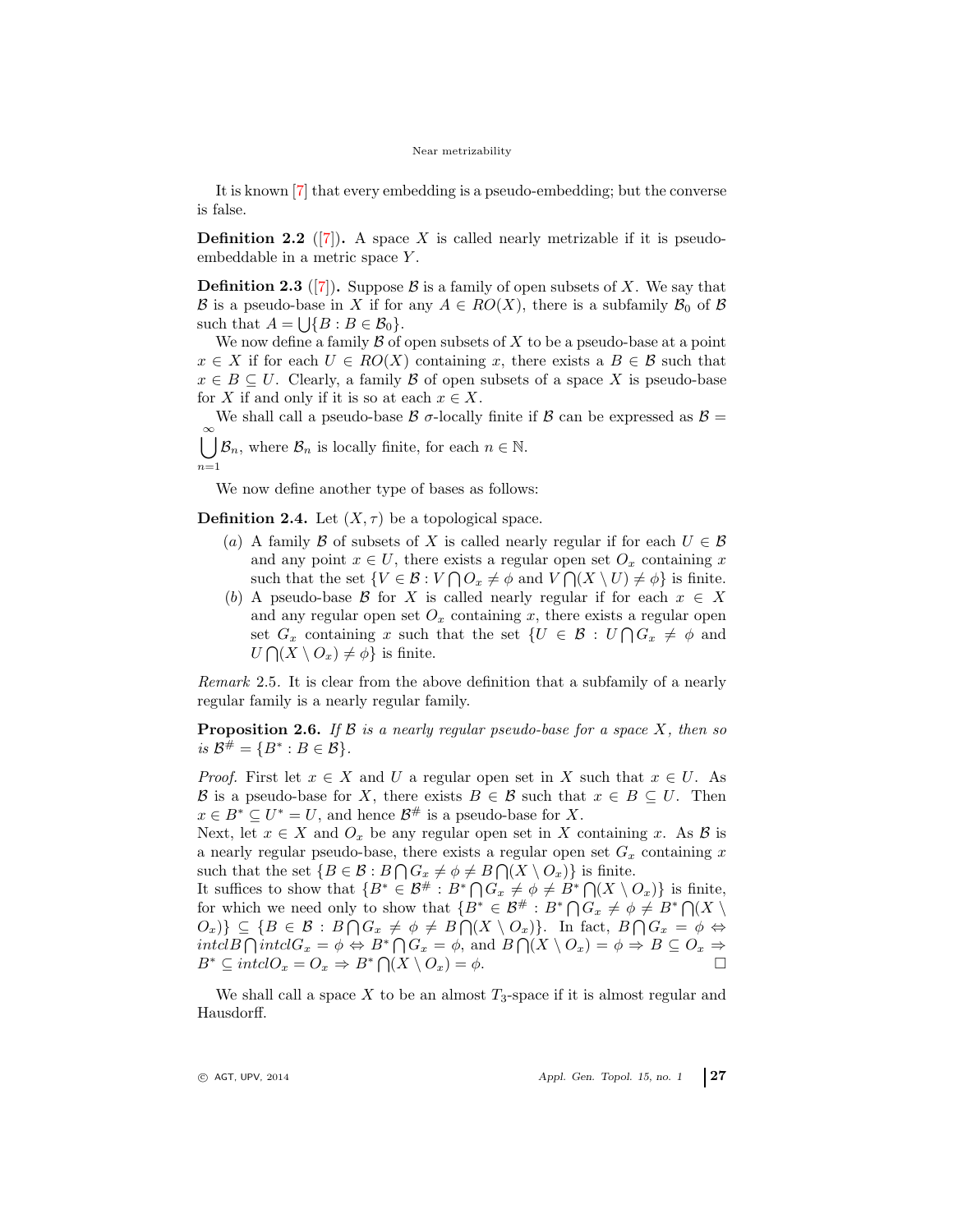**Theorem 2.7.** A  $T_2$ -space X, possessing a nearly regular pseudo-base B is an almost  $T_3$ -space.

*Proof.* Let F be a regular closed set and  $x \in X \backslash F$ . Then there exists a regular open set  $O_x$  containing x such that  $O_x \cap F = \phi$ , i.e.,  $F \subseteq X \setminus O_x$ .

By hypothesis, there exists a regular open set  $G_x$  containing x such that the family  $\mathcal{U} = \{U \in \mathcal{B} : U \cap G_x \neq \emptyset \text{ and } U \cap (X \setminus O_x) \neq \emptyset \}$  is finite. Put  $O = O_x \cap G_x$ . Then O is a regular open set containing x such that  $O \cap F = \phi$ . Consider the family  $C = \{U \in \mathcal{B} : U \cap O \neq \emptyset \text{ and } U \cap F \neq \emptyset\}.$  Since  $F \subseteq X \setminus O_x$ , C is finite.

Now for each  $U \in \mathcal{C}$ ,  $|U| \geq 2$  as  $O \bigcap F = \phi$ .

Let  $\mathcal{B}' = \mathcal{B} \setminus \mathcal{C}$ . We show that  $\mathcal{B}'$  is a pseudo-base for X. In fact, let  $p \in X$  and W a regular open set containing p. Let us enumerate C as  $\{W_1, W_2, ..., W_n\}$ and let  $x_1, x_2,..., x_n$  be points from  $W_1, W_2,..., W_n$  respectively different from  $p$ .

Since X is  $T_2$ , each  $\{x_i\}$  is regular closed and so  $X \setminus \{x_1, x_2, ..., x_n\}$  is a regular open set containing p and hence there exists a  $B_1 \in \mathcal{B}$  such that  $p \in B_1 \subseteq$  $X \setminus \{x_1, x_2, ..., x_n\}$ . Again there exists  $B_2 \in \mathcal{B}$  such that  $p \in B_2 \subseteq W$ . Thus there exists  $B_3 \in \mathcal{B}$  such that  $p \in B_3 \subseteq B_1 \cap B_2 \subseteq W$  i.e.,  $p \in B_3 \subseteq W$  where  $B_3 \notin \mathcal{C}$ . This shows that  $\mathcal{B}'$  is a pseudo-base for X.

Put  $\mathcal{G} = \{U \in \mathcal{B}' : U \cap F \neq \emptyset\}$  and  $G = \bigcup \{U : U \in \mathcal{G}\}$ . Then  $F \subseteq G$ and  $G \cap O = \phi$  with  $x \in O$  (since for  $U \in \mathcal{G}$ , if  $U \cap O \neq \phi$  then  $U \in \mathcal{C}$ , a contradiction).

This shows that  $F$  and  $x$  are strongly separated. Thus  $X$  is almost regular and consequently X is an almost  $T_3$ -space.

**Definition 2.8** ([\[2\]](#page-7-9)). Let X be a topological space and B a family of subsets of X. An element U of B is called a maximal element of B if it is not contained in any element of B other than U. We denote by  $m(\mathcal{B})$ , the set of all maximal elements of  $\mathcal B$  and call  $m(\mathcal B)$  the surface of  $\mathcal B$ .

<span id="page-3-0"></span>**Theorem 2.9.** Let  $\beta$  be a nearly regular family which is a cover of  $X$ . Then the surface  $m(\mathcal{B})$  of  $\mathcal B$  is a cover of  $X$  and is locally finite.

*Proof.* Let  $x \in X$  be taken arbitrarily and kept fixed, and let  $U \in \mathcal{B}$  such that  $x \in U$ . If  $U \notin m(\mathcal{B})$ , then the family  $\lambda_U = \{V \in \mathcal{B} : V \supsetneq U\}$  is finite. In fact, by definition of  $\mathcal{B}$ , there exists a regular open set  $O_x$  containing x such that the collection  $\mathcal{D} = \{ V \in \mathcal{B} : V \cap O_x \neq \emptyset \text{ and } V \cap (X \setminus U) \neq \emptyset \}$  is finite. Clearly,  $\lambda_U \subseteq \mathcal{D}$  and therefore  $\lambda_U$  is finite (note that  $x \in V \cap O_x$ ). Consequently  $\lambda_U$ has a maximal element  $V'(say)$ . Again  $x \in V'$  and  $V' \in m(\mathcal{B})$ . Hence  $m(\mathcal{B})$  is a cover of X.

We now show that  $m(\mathcal{B})$  is locally finite. As  $m(\mathcal{B}) \subseteq \mathcal{B}$  and  $\mathcal{B}$  is nearly regular,  $m(\mathcal{B})$  is nearly regular. Again every element of  $m(\mathcal{B})$  is maximal in  $m(\mathcal{B})$ (because it is maximal in B and  $m(\mathcal{B}) \subseteq \mathcal{B}$ ). Let  $x \in X$ . Then there exists a  $U \in m(\mathcal{B})$  such that  $x \in U$ . Since  $m(\mathcal{B})$  is nearly regular, there exists a regular open set  $O_x$  containing x such that the family  $\mathcal{B}' = \{ V \in m(\mathcal{B}) : V \cap O_x \neq \phi \}$ and  $V \cap (X \setminus U) \neq \emptyset$  is finite. But  $V \setminus U \neq \emptyset$  for all  $V \in m(\mathcal{B})$  with  $V \neq U$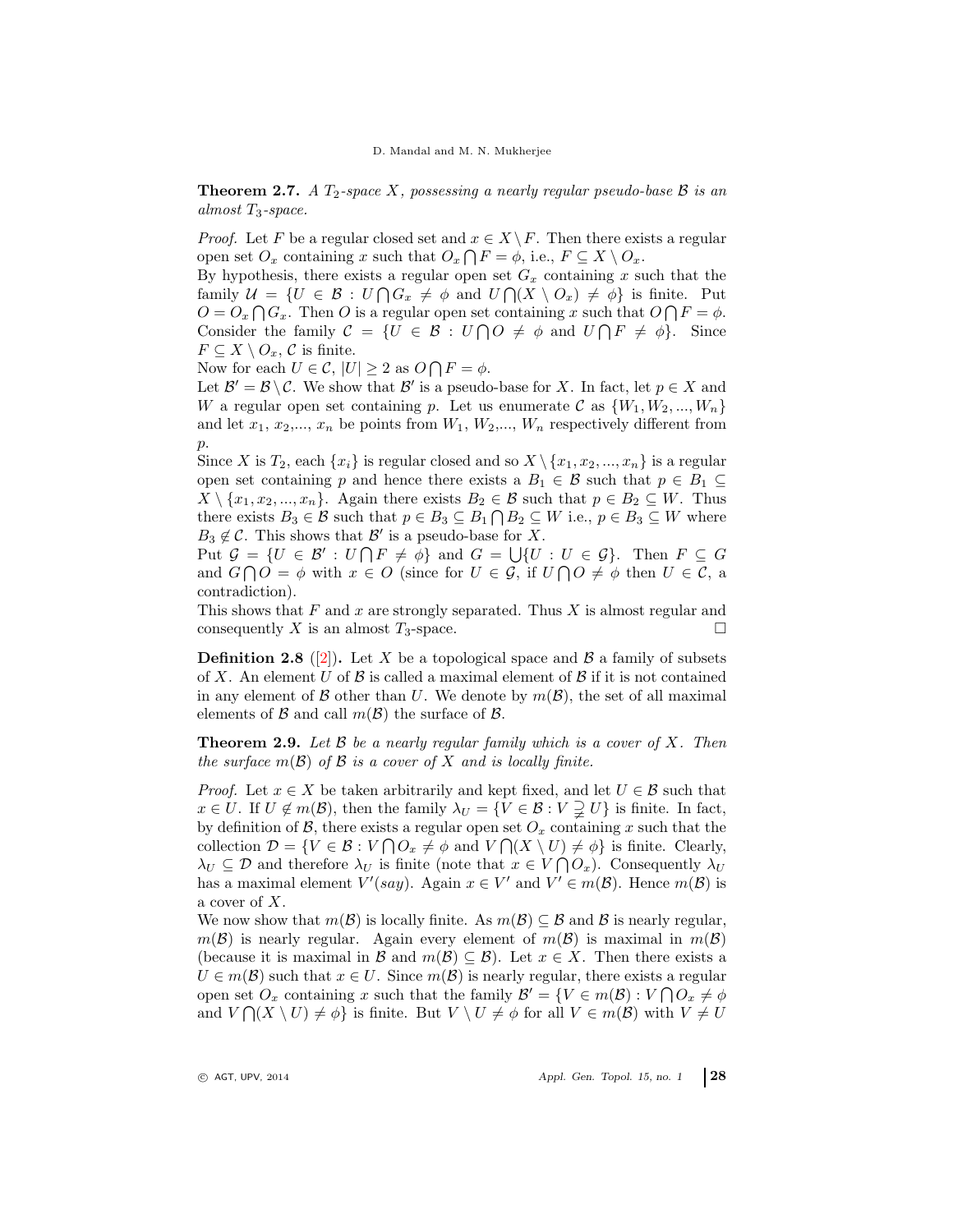#### Near metrizability

(because every element V in  $m(\mathcal{B})$  is maximal, there is no set  $L \in m(\mathcal{B})$  which properly contains  $V$ ).

Thus  $\{V \in m(\mathcal{B}) : V \cap O_x \neq \emptyset\} = \mathcal{B}' \cup \{U\}$  is a finite set and hence  $m(\mathcal{B})$  is locally finite.

<span id="page-4-1"></span>**Theorem 2.10.** A space possessing a nearly regular pseudo-base  $\beta$  is nearly paracompact.

*Proof.* Let G be any regular open cover of X and let  $\mathcal{G}_{\mathcal{B}} = \{U \in \mathcal{B} : \exists G \in \mathcal{G}$ with  $U \subseteq G$ .

We check that  $\mathcal{G}_{\mathcal{B}}$  is a pseudo-base for X. In fact, let  $x \in X$  and G be any regular open set containing x. Now G being a cover, there exists  $G_1 \in \mathcal{G}$  such that  $x \in G_1$ . Thus  $G \cap G_1$  is a regular open set containing x. Since B is a pseudo-base for X, there exists  $U \in \mathcal{B}$  such that  $x \in U \subseteq G \cap G_1 \subseteq G_1 \in \mathcal{G} \Rightarrow$  $U \in \mathcal{G}_{\mathcal{B}}$  with  $x \in U \subseteq G \Rightarrow \mathcal{G}_{\mathcal{B}}$  is a pseudo-base for X.

Since B is nearly regular and  $\mathcal{G}_{\mathcal{B}} \subseteq \mathcal{B}, \mathcal{G}_{\mathcal{B}}$  is nearly regular. Thus by Theorem [2.9,](#page-3-0)  $m(\mathcal{G}_{\mathcal{B}})$  is an open cover of X and locally finite. Also clearly  $m(\mathcal{G}_{\mathcal{B}})$  is an open refinement of  $\mathcal G$ . Hence X is nearly paracompact.

Analogous to the concept of uniform base, we now define a special type of base as follows:

**Definition 2.11.** A pseudo-base  $\beta$  for a space X is called a uniform pseudobase if for each  $x \in X$  and each regular open set  $O_x$  containing  $x, \mathcal{U}_{O_x} = \{U \in$  $\mathcal{B}: x \in U$  and  $U \cap (X \setminus O_x) \neq \emptyset$  is finite.

<span id="page-4-0"></span>**Lemma 2.12.** Let B be a family of open sets of a space X such that  $\mathcal{B}^{\#}$  is a uniform pseudo-base for X. Then the surface  $m(\mathcal{B}^{\#})$  is a point finite regular open cover of X.

*Proof.* Let  $x \in X$ . Then there exists  $U^* \in \mathcal{B}^{\#}$  (where  $U \in \mathcal{B}$ ) such that  $x \in U^*$ . If  $U^* \notin m(\mathcal{B}^{\#})$  then the set  $\lambda_{U^*} = \{V \in \mathcal{B}^{\#} : V \supseteq U^*\}$  is finite. In fact,  $U^*$ is a regular open set containing x and hence the family  $\mathcal{V} = \{V \in \mathcal{B}^{\#}: x \in V\}$ and  $V \cap (X \setminus U^{\#}) \neq \emptyset$  is finite and  $\lambda_{U^*} \subseteq V \bigcup \{U^*\}$ . Then  $\lambda_{U^*}$  has a maximal element  $m(\lambda_{U^{\#}})$  which is also a maximal element of  $\mathcal{B}^{\#}$  and which also contains x. Hence  $m(\mathcal{B}^{\#})$  is a regular open cover of X.

We now show that  $m(\mathcal{B}^{\#})$  is point finite. If possible let  $x \in X$  be such that x belongs to an infinite collection  $\mathcal D$  of members of  $m(\mathcal B^{\#})$ . Then we claim that  $\mathcal D$  is a pseudo-base for X at x.

If  $\mathcal D$  is not a pseudo-base for X at x, there exists a regular open set W containing x such that  $x \in D \subseteq W$  holds for no  $D \in \mathcal{D}$ , i.e., for all  $D \in \mathcal{D}$ ,  $D \bigcap (X \setminus W) \neq \emptyset$ . But  $\{B \in \mathcal{D} : B \cap (X \setminus W) \neq \emptyset\}$  is finite as  $\mathcal{B}^{\#}$  is a uniform pseudo-base. Hence  $\mathcal D$  is a pseudo-base for X at x.

Next let, U and V be two distinct (and hence non comparable) elements of  $D$ . Since  $x \in U \cap V$  and  $U \cap V$  is a regular open set, there exists a  $W \in \mathcal{D}$  such that  $x \in W \subsetneq U \cap V$  (note that  $U \cap V \notin \mathcal{D}$ , since otherwise  $U \cap V \subsetneq U$  would contradict the maximality of  $U \cap V$ , i.e.,  $x \in W \subsetneq U$  and hence W is not a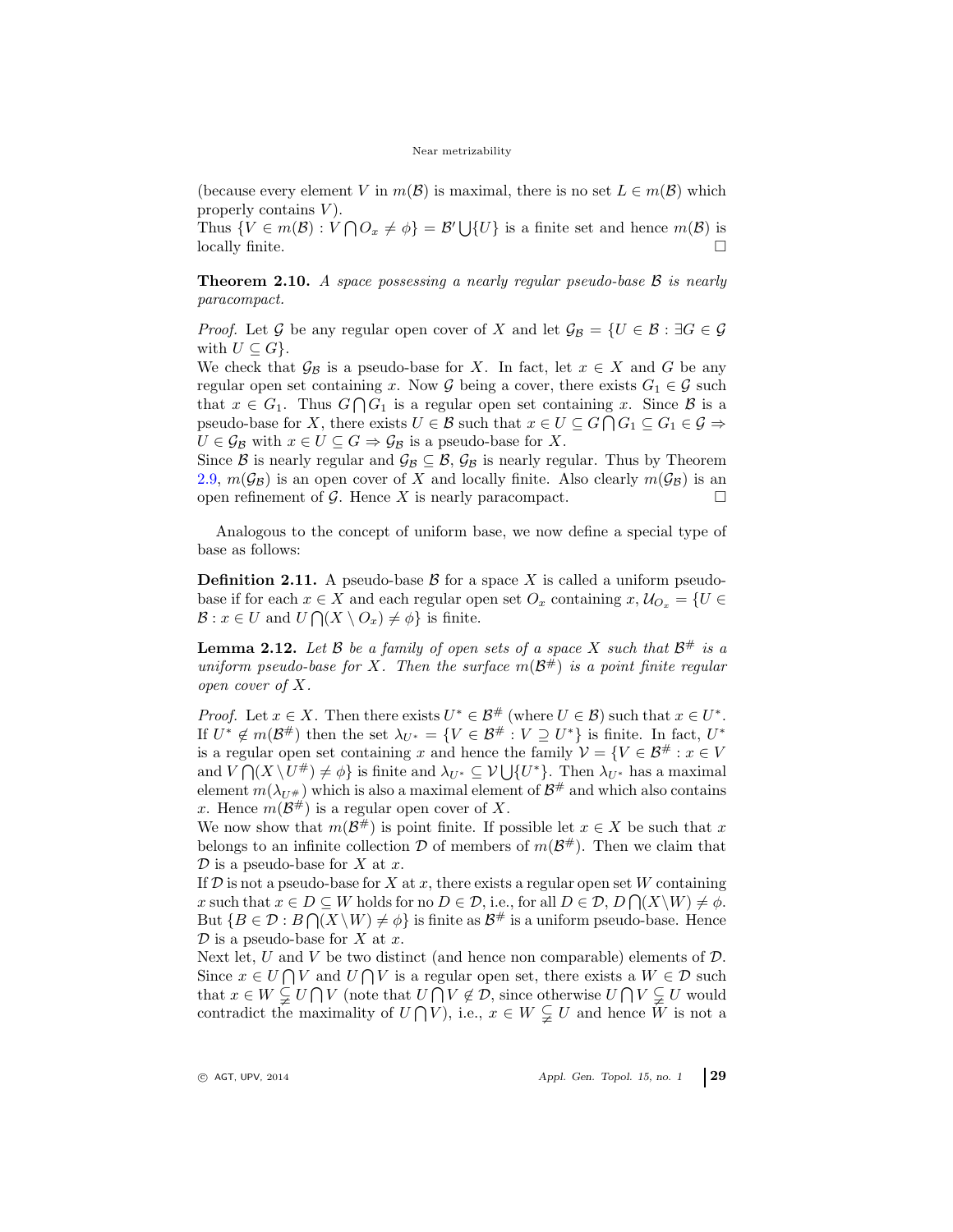maximal element of D although  $D \subseteq m(\mathcal{B}^{\#})$ , a contradiction. Hence  $m(\mathcal{B}^{\#})$  is a point finite regular open cover of X.

<span id="page-5-0"></span>**Lemma 2.13.** Let  $\mathcal{B}$  be a family of open sets of a  $T_2$ -space  $X$  such that  $\mathcal{B}^{\#}$ is a uniform pseudo-base. Then there exists a countable family of point finite regular open covers which taken together is a pseudo-base for X.

*Proof.* Let  $\mathcal{B}_1^{\#} = \mathcal{B}^{\#}$  and  $\mathcal{B}_2^{\#} = \mathcal{B}_1^{\#} \setminus m^*(\mathcal{B}_1^{\#})$ , where  $m^*(\mathcal{B}_1^{\#})$  is the collection of all maximal elements of  $\mathcal{B}_1^{\#}$  each of which contains at least two points. We first show that  $\mathcal{B}_2^{\#}$  is a pseudo-base for X. In fact, let  $x \in X$ . Then by Lemma [2.12,](#page-4-0) x belongs to only finitely many members  $U_1$ ,  $U_2$ ,...,  $U_n$  (say) of  $m^*(\mathcal{B}_1^{\#})$ . Let  $x_i \in U_i$  with  $x \neq x_i$  for  $i = 1, 2, ..., n$ . Since X is  $T_2, X \setminus \{x_1, x_2, ..., x_n\}$  is a regular open set containing x and so there exists B in  $\mathcal{B}^{\#}$  such that  $x \in B \subseteq$  $X \setminus \{x_1, x_2, ..., x_n\}$ . Let W be any regular open set containing x. Then there exists a  $B' \in \mathcal{B}^{\#}$  such that  $x \in B' \subseteq W$ . Again there exists  $B_1 \in \mathcal{B}^{\#}$  such that  $x \in B_1 \subseteq B \cap B' \Rightarrow x \in B_1 \subseteq W$  and  $B_1 \notin m^*(\mathcal{B}_1^{\#}) [B_1 \in m^*(\mathcal{B}_1^{\#}) \Rightarrow B_1 = U_i$ for some  $i = 1, 2, ..., n \Rightarrow x_i \in B_1$  but  $(x_i \notin B) \Rightarrow B_1 \nsubseteq B$ , a contradiction. Therefore,  $x \in B_1 \subseteq W$  and  $B_1 \in \mathcal{B}_2^{\#}$ . Again  $\mathcal{B}_2^{\#} \subseteq \mathcal{B}_1^{\#}$  and  $\mathcal{B}_1^{\#}$  is a uniform pseudo-base  $\Rightarrow \mathcal{B}_2^{\#}$  is a uniform pseudo-base.

Now proceed by induction, if  $\mathcal{B}_k^{\#}$  is already defined then put  $\mathcal{B}_{k+1}^{\#} = \mathcal{B}_k^{\#} \setminus$  $m^*(\mathcal{B}_k^{\#})$  and as above,  $\mathcal{B}_{k+1}^{\#}$  is a uniform pseudo-base for X. Then for each  $n \in \mathbb{N}$ ,  $\mathcal{B}_n^{\#}$  is a uniform pseudo-base for X and so  $m(\mathcal{B}_n^{\#})$  is a point finite regular open cover of  $X$  (by Lemma [2.12\)](#page-4-0).

Consider an arbitrary  $x \in X$ . For each  $n \in \mathbb{N}$ , choose  $U_n \in m(\mathcal{B}_n^{\#})$  such that  $x \in U_n$ .

If there is  $n \in \mathbb{N}$  satisfying  $|U_n| = 1$  then  $\{U_n : n \in \mathbb{N}\}\$ is a pseudo-base at x. If  $|U_n| \geq 2$  for all  $n \in \mathbb{N}$  then by definition of  $\mathcal{B}_n^{\#}$ ,  $U_n \neq U_m$  for  $n \neq m$ . Hence  $\mathcal{L} = \{U_n : n \in \mathbb{N}\}\$ is an infinite set of elements of the uniform pseudo-base  $\mathcal{B}_{n}^{\#}$ , each containing x. We claim that  $\mathcal{L}$  is a pseudo-base for X at x. If not, then for some regular open set D containing x, there does not exist any  $C \in \mathcal{L}$ such that  $x \in C \subseteq D$  holds, i.e., for all  $C \in \mathcal{L}$ ,  $C \cap (X \setminus D) \neq \emptyset$ . But since  $\mathcal{L} \subseteq \mathcal{B}^{\#}, \{V \in \mathcal{B}^{\#}: x \in U \text{ and } U \cap (X \setminus D) \neq \emptyset\} \text{ is finite, a contradiction.}$ Consequently,  $\mathcal L$  is a pseudo-base for X at x. Hence  $\{m(\mathcal B_n^{\#}) : n \in \mathbb N\}$  is the required family.

**Definition 2.14** ([\[11\]](#page-7-11)). Let A be a family of subsets of a space X. The star of a point  $x \in X$  in A, denoted by  $St(x, \mathcal{A})$ , is defined by the union of all members of  $A$  which contain x. A family  $A$  of subsets of a space  $X$  is said to be a star refinement of another family  $\beta$  of subsets of X if the family of all stars of points of X in A forms a covering of X which refines  $\mathcal{B}$ .

**Theorem 2.15** ([\[10\]](#page-7-10)). An almost regular space  $X$  is nearly paracompact if and only if every regular open covering of  $X$  has a regular open star refinement.

**Definition 2.16.** Let X be a topological space and  $\Gamma$  a family of covers of X. We call  $\Gamma$  refined if for any point  $x \in X$  and any regular open set  $O_x$  containing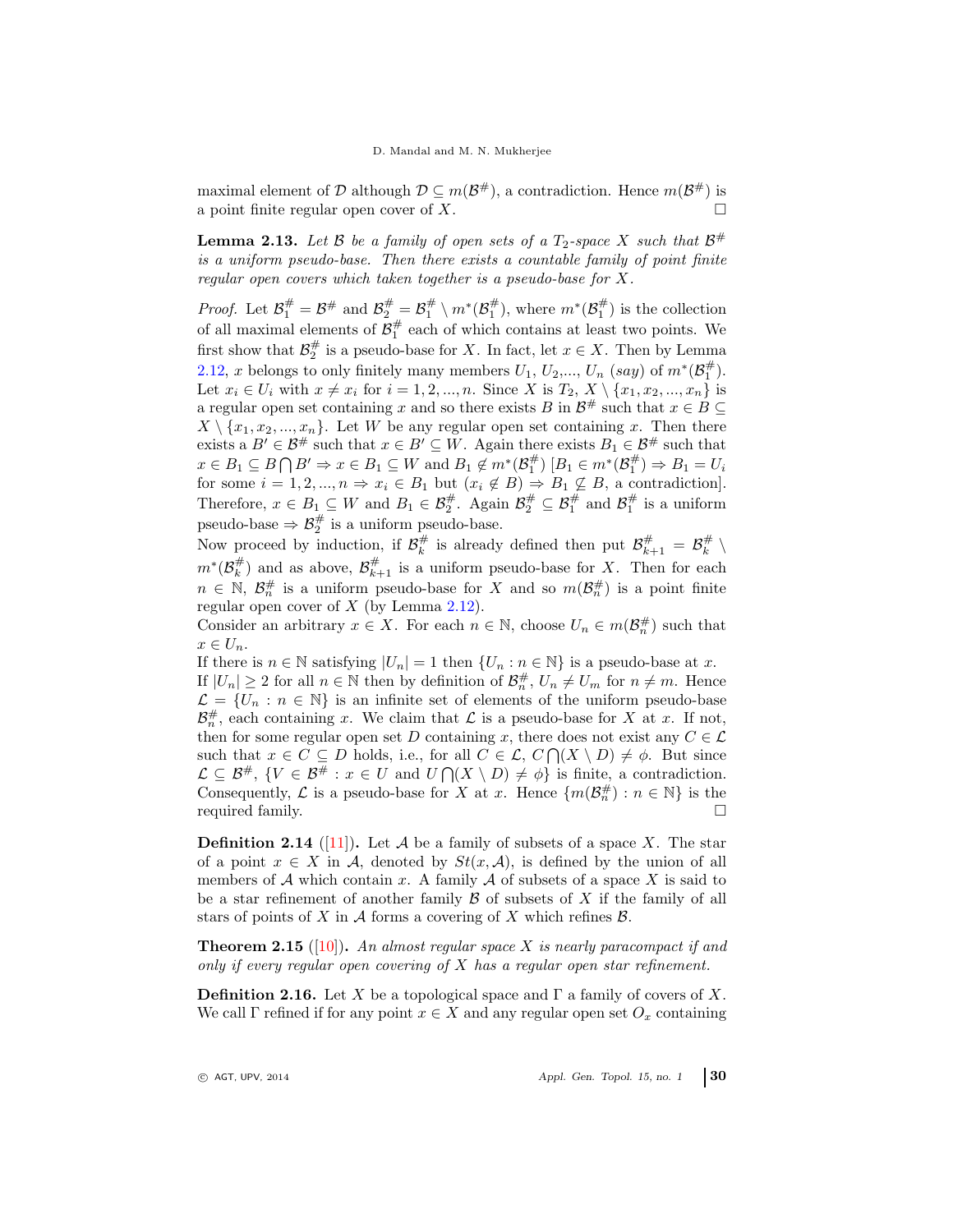x, there exists  $\mathcal{B} \in \Gamma$  such that  $St(x, \mathcal{B}) \subseteq O_x$ .

If all the members of  $\Gamma$  are regular open covers, then we say that  $\Gamma$  is a refined family of regular open covers.

<span id="page-6-1"></span>**Theorem 2.17.** Let  $\beta$  be a family of open sets of an almost  $T_3$  nearly paracompact space X such that  $\mathcal{B}^{\#}$  is a uniform pseudo-base for X. Then X has a countable refined family of regular open covers.

Proof. By Lemma [2.13,](#page-5-0) there exists a countable family of point finite regular open covers  $\mathcal{B}_n$ , which taken together is a pseudo-base for X. Since X is almost regular and nearly paracompact, by Theorem 2.15, each  $\mathcal{B}_n$  has a regular open star refinement  $\mathcal{U}_n$ .

Now fix  $x \in X$ , and for each  $n \in \mathbb{N}$ , choose  $B_n \in \mathcal{B}_n$  so that  $St(x, \mathcal{U}_n) \subseteq B_n$ . Then  ${B_n : n = 1, 2, ...}$  is a pseudo-base for X at x. Let U be a regular open set containing x. Then there exists  $B_k(say)$  such that  $x \in B_k \subseteq U$  and then  $x \in St(x, \mathcal{U}_k) \subseteq B_k \subseteq U$ . Thus  $\{\mathcal{U}_n : n = 1, 2, ...\}$  is a countable refined family of regular open covers.  $\hfill \square$ 

<span id="page-6-0"></span>**Theorem 2.18** ([\[7\]](#page-7-1)). A space X is nearly metrizable if and only if it is almost  $T_3$  and possesses a  $\sigma$ -locally finite pseudo-base.

<span id="page-6-2"></span>**Theorem 2.19.** Let  $X$  be an almost  $T_3$  nearly paracompact space such that X has a countable refined family  $\{U_i\}_{i=1}^{\infty}$  of regular open covers. Then X is nearly metrizable.

*Proof.* Since X is nearly paracompact, each  $\mathcal{U}_i$  has a locally finite open refinement  $\mathcal{B}_i$ . Let  $\mathcal{B} = \bigcup_{i=1}^{\infty} \mathcal{B}_i$ . We show that  $\mathcal{B}$  is a pseudo-base for X. In fact, let

 $x \in X$  and U be any regular open set containing x. Then since  $\{\mathcal{U}_i\}_{i=1}^{\infty}$  is a refined family of covers there exists  $k \in \mathbb{N}$  such that  $x \in St(x, \mathcal{U}_k) \subseteq U$ . But  $\mathcal{B}_k$ being a cover of X, there exists  $B_k \in \mathcal{B}_k$  such that  $x \in B_k$  and  $B_k$  is contained in some member of  $\mathcal{U}_k$  containing x and hence is contained in  $St(x, \mathcal{U}_k)$ . Thus  $x \in B_k \subseteq U$ . Hence B is a  $\sigma$ -locally finite pseudo-base for X and hence by Theorem [2.18,](#page-6-0) X is nearly metrizable.

**Theorem 2.20.** Let  $\beta$  be a family of open sets of an almost  $T_3$  nearly paracompact space X such that  $\mathcal{B}^{\#}$  is a uniform pseudo-base for X. Then X is nearly metrizable.

*Proof.* Follows from Theorems [2.17](#page-6-1) and [2.19.](#page-6-2)

**Theorem 2.21.** Every almost  $T_3$ -space X with a nearly regular pseudo-base  $\beta$ is nearly mertizable.

*Proof.* By Theorem [2.10,](#page-4-1)  $X$  is nearly paracompact. Again by Proposition [2.6,](#page-2-0)  $\mathcal{B}^{\#}$  is a nearly regular pseudo-base. Since every nearly regular pseudo-base is a uniform pseudo-base,  $\mathcal{B}^{\#}$  is a uniform pseudo-base for X, and then by Theorem 2.20, it follows that X is nearly metrizable.  $\square$